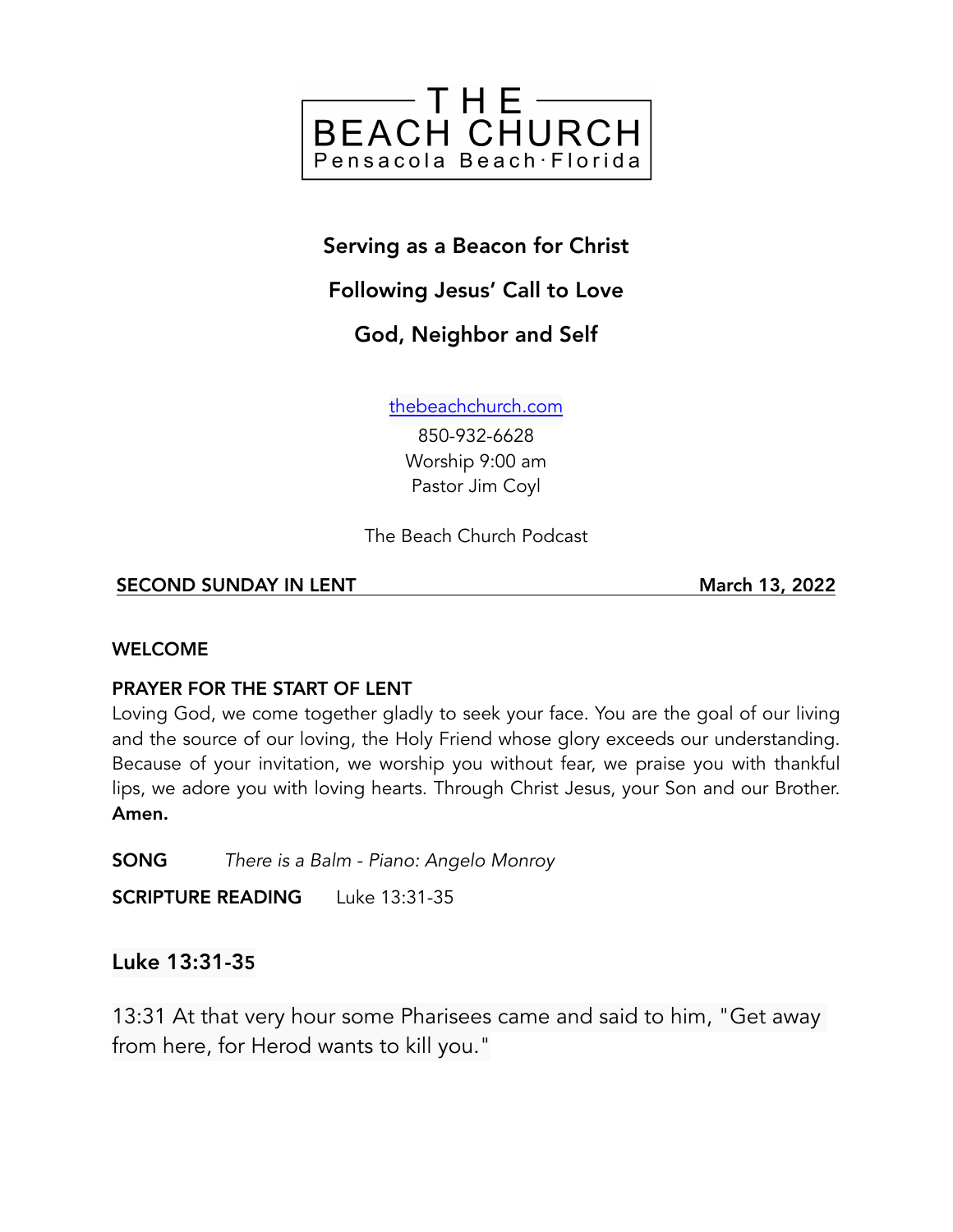13:32 He said to them, "Go and tell that fox for me, 'Listen, I am casting out demons and performing cures today and tomorrow, and on the third day I finish my work.

13:33 Yet today, tomorrow, and the next day I must be on my way, because it is impossible for a prophet to be killed outside of Jerusalem.'

13:34 Jerusalem, Jerusalem, the city that kills the prophets and stones those who are sent to it! How often have I desired to gather your children together as a hen gathers her brood under her wings, and you were not willing!

13:35 See, your house is left to you. And I tell you, you will not see me until the time comes when you say, 'Blessed is the one who comes in the name of the Lord.'"

## **SONG** When I Survey the Wondrous Cross

SERMON "Heaven and Farth"

(Excerpt) "The Ukraine Manifesto from Archbishop Vigano"

*Nothing is lost with peace. All can be lost with war. Let men return to understanding. Let them resume negotiating. Negotiating with good will and with*  respect for each other's rights, let them realize that an honorable success is never *precluded when there are sincere and active negotiations. And they will feel great – with true greatness – if imposing silence on the voices of passion, whether collective or private, and leaving reason to its proper domain, they will spare their brothers bloodshed and their homeland ruin.*

"Thus it was that on August 24, 1939, Pius XII addressed both rulers and peoples as war was imminent. These were not words of empty pacifism, nor of complicit silence about the multiple violations of justice that were being carried out in many quarters. In that radio message, which some people still remember hearing, the appeal of the Roman Pontiff invoked "respect for each other's rights" as a prerequisite for fruitful peace negotiations."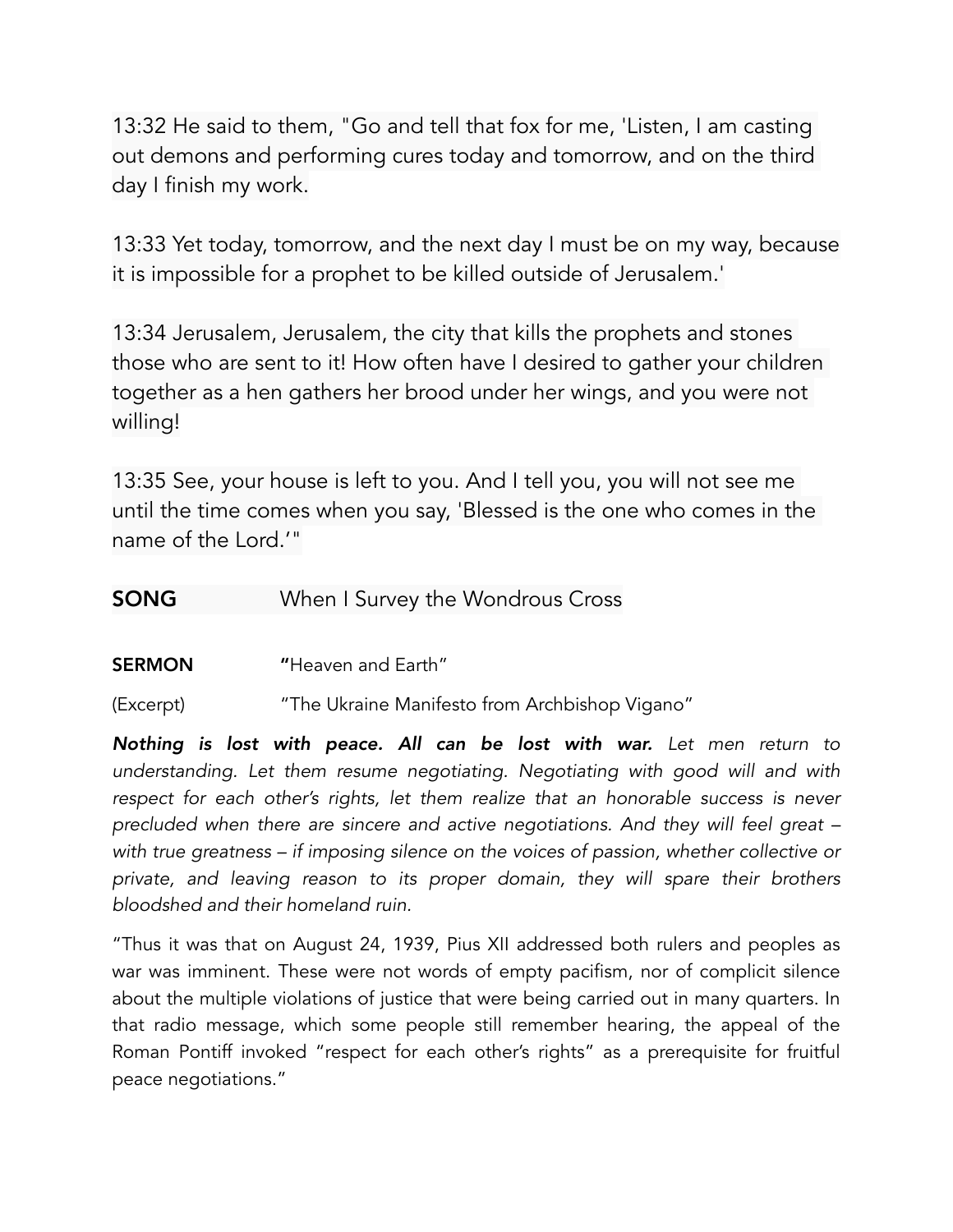#### PASTORAL PRAYER AND THE LORDS PRAYER

Our Father, who art in heaven, hallowed be thy name, thy kingdom come, thy will be done, on earth as it is in heaven. Give us this day our daily bread. And forgive us our debts, as we forgive our debtors. And lead us not into temptation, but deliver us from evil.For thine is the kingdom, and the power, and the glory, forever. Amen.

SONG *It is Well* Violin: Sarah Coyl

**BENEDICTION** 

# FAMILY CORNER

Have you watched a guitarist tuning his or her guitar? They bend down to listen carefully to the sounds and gently turn the tuning pegs to get the best possible music.

That's the way God is with us. He loves us so much, just like the guitarist loves his instrument. He knows when we are living a true life and when we are faking it. He knows what our lives can be if we let him correct us and tune us so that we make music that is harmonious with his will for our lives. And he will never leave us. He'll be close by to help us, always.

Dear Lord, help me to let you change me into who you want me to be. I want to make beautiful music with my life. Let my life be like a love song to you. Tune me up so no ugly or unkind words come from my mouth. Thank you, Father, for loving me so much. Amen.